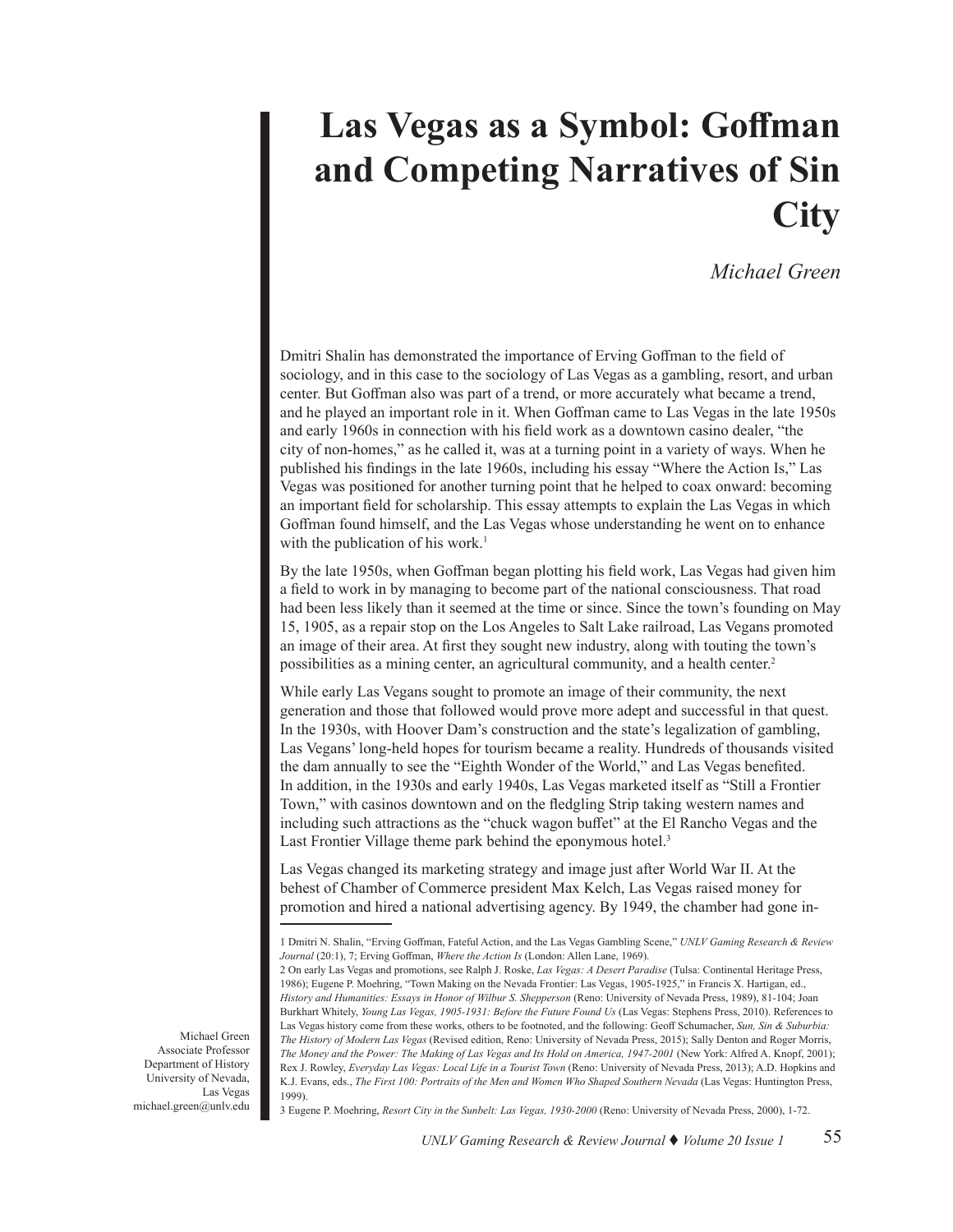house and created what became known as the Las Vegas News Bureau. Photographers and videographers worked with hotel publicists to create a variety of short films, photos, and advertisements that sought to establish Las Vegas as an ideal place for adults to play. After Walt Disney opened his dream park in Anaheim in 1955, Las Vegas increasingly became known as an "Adult Disneyland" with "daytime sun and nighttime fun," and neon signs lighting the Strip and downtown's "Glitter Gulch," and would continue to shape its image into the 1990s with its family theme and the early 2000s with its "What Happens in Vegas" campaign. With the postwar economic boom and such transportation improvements as bigger airplanes and the beginnings of the interstate highway system, Las Vegas was indeed positioned for a prosperous tourism industry.4

Goffman saw all of this and more, but he also saw a city on the precipice of significant change. In 1958, Nevada had been part of a national Democratic sweep that elected, among others, Governor Grant Sawyer, who took office pledging publicly to expand and enhance gaming control and privately to fight for civil rights. Responding to the state's history of machine politics, Sawyer had run on a platform that proclaimed, "Nevada's Not For Sale," and he and his regulators instituted a new Gaming Commission in 1959 and, in 1960, the List of Excluded Persons, better known as the Black Book, which barred a dozen alleged mobsters from Nevada's casinos. Within the past few years, the Bank of Las Vegas had opened and begun lending money to casinos, and the Teamsters Central States Pension Fund had started to do the same, opening new possibilities for expansion in Las Vegas.<sup>5</sup>

Sawyer's other issue, civil rights, also was coming to the fore. As Sawyer said, in running for office, he could ill afford to risk alienating the overwhelming majority of Nevadans who had little or no interest in civil rights, but he made clear to the African American community that he would be on their side—and he was. In his first legislative session as governor, he tried to create a state Equal Rights Commission but failed, thanks to the control that rural counties exerted in the legislature: with each of the state's 17 counties entitled to one state senator, many of Sawyer's actions failed by large margins.

But the national civil rights movement had echoes in Nevada. In 1955, the first African American dentist in Las Vegas, James McMillan, arrived and joined a cohort of educated, middle-class African Americans forced to live in segregated West Las Vegas. That year, the area welcomed its first true resort hotel, the Moulin Rouge, which closed after six months because of a variety of financial problems, but prompted the arrival of Bob Bailey, a veteran entertainer who joined the civil rights movement, as did other performers who came to work at the hotel. For the rest of the 1950s, they organized political action groups, economic boycotts, and a variety of other activities.

<sup>4 &</sup>quot;The Mob on the Run," KLAS-TV-8, Las Vegas, Nevada, 1987; Larry Gragg, *Bright Light City: Las Vegas in Popular Culture* (Lawrence: University Press of Kansas, 2013); John M. Findlay, *Magic Lands: Western Cityscapes and American Culture After 1940* (Berkeley: University of California Press, 1992).

<sup>5</sup> Grant Sawyer, Gary E. Elliott, and R.T. King, *Hang Tough! Grant Sawyer: An Activist in the Governor's Mansion* (Reno: University of Nevada Oral History Program, 1993).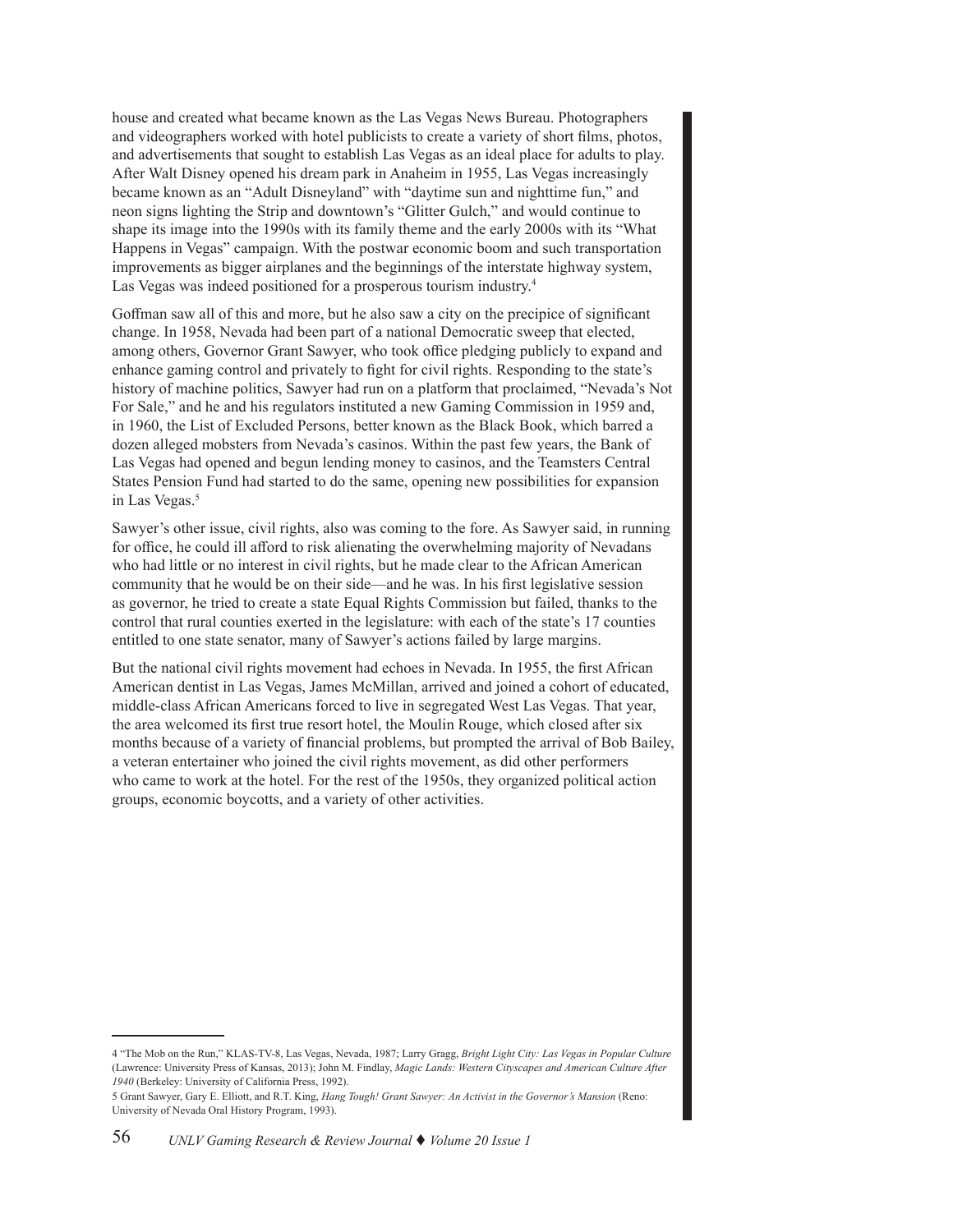When Goffman went to work in downtown Las Vegas, he was in a white community. The 2012 television series *Vegas*, starring Dennis Quaid as Ralph Lamb, a longtime Clark County sheriff, included a scene set in the Golden Nugget, which had opened in 1946. It showed signs by the bathrooms saying, "Whites Only." This perfectly depicted the racism and segregation of the area, although no such signs appeared; African Americans were not allowed in casinos except as porters and maids, and occasionally as entertainers—but only occasionally. Finally, in March 1960, after the Greensboro, North Carolina, sit-ins, McMillan, as president of the NAACP, demanded that Strip and downtown casinos desegregate, and the Moulin Rouge Agreement of that month led to all but two of the area's gambling properties finally permitting African Americans to gamble, eat, drink, and stay in their rooms. McMillan said he told his contact with the casino owners, "I don't have any money. I'm not trying to cut into their business. All I'm trying to do is make this a cosmopolitan city, and that will make more money for them."6

Thus, when Goffman worked in Las Vegas as part of his research, he unwittingly opted to do so at an unusual and a pivotal time in the area's history. How much it affected his research, or how conscious he was of it, is debatable. One irony is that at the time he shifted in his research from dealing cards to counting them, state gaming regulators concentrated on using the Black Book to try to keep out mobsters, but later shifted their focus to card counters and various cheaters. As a dealer and as a card counter, Goffman worked in a world that was corrupt in a variety of ways—or at least in different ways from academe. While frequenting casinos tied to organized crime and used to launder or skim money in connection with numerous illegal enterprises, Goffman worked and played in areas that could be crooked and violent. As one longtime Las Vegas attorney, Ralph Denton, put it, "There's a temptation in a gambling house for a dealer to, in the vernacular, 'swing.' The only way a house can protect itself—at least this is their view is to be able to fire a dealer without having to prove he's cheating." Similarly, dealers and card counters could be subject to violent reminders to behave. At the Horseshoe, owned by legendary gambling operator Benny Binion and operating in the downtown area where Goffman worked, Binion's unsympathetic biographer observed that "suspected cheaters were beaten by the dozens under Binion's reign. The lucky ones left the Horseshoe with a couple of broken fingers. Others departed with fractured arms. A Horseshoe bartender said the incidents were so common that he didn't even notice them anymore. One guard admitted to an investigator that over the course of about ten years roughly a hundred patrons were beaten by security."7

Between that background and the rumors, which Professor Shalin has discussed in his work, of a connection between Goffman and longtime Las Vegas resort operator and mobster Moe Dalitz, the sociologist could have been understandably reluctant to reveal exactly where he worked and who he met. In 1967, Goffman published some of his findings and conclusions in his collection of essays, *Interaction Ritual: Essays on Face to Face Behavior*. Just as he had come to a Las Vegas on the cusp of change, he began to publish his work at a time that Las Vegas was beginning to undergo a metamorphosis, as a resort city and as a subject of scholarly inquiry.

The late 1960s marked a turning point more for the industry that drove the Las Vegas economy than for the community itself, although the results shaped and reshaped the future of Las Vegas. In 1966 and 1967, several events and individuals began or became part of that transformation:

<sup>6</sup> James B. McMillan, Gary E. Elliott, and R.T. King, *Fighting Back: A Life in the Struggle for Civil Rights* (Reno: University of Nevada Oral History Program, 1997), 95.

<sup>7</sup> Ralph L. Denton and Michael S. Green, *A Liberal Conscience: Ralph Denton, Nevadan* (Reno: University of Nevada Oral History Program, 2001), 211; Doug J. Swanson, *Blood Aces: The Wild Ride of Benny Binion, the Texas Gangster Who Created Vegas Poker* (New York: Viking, 2014), 290-92.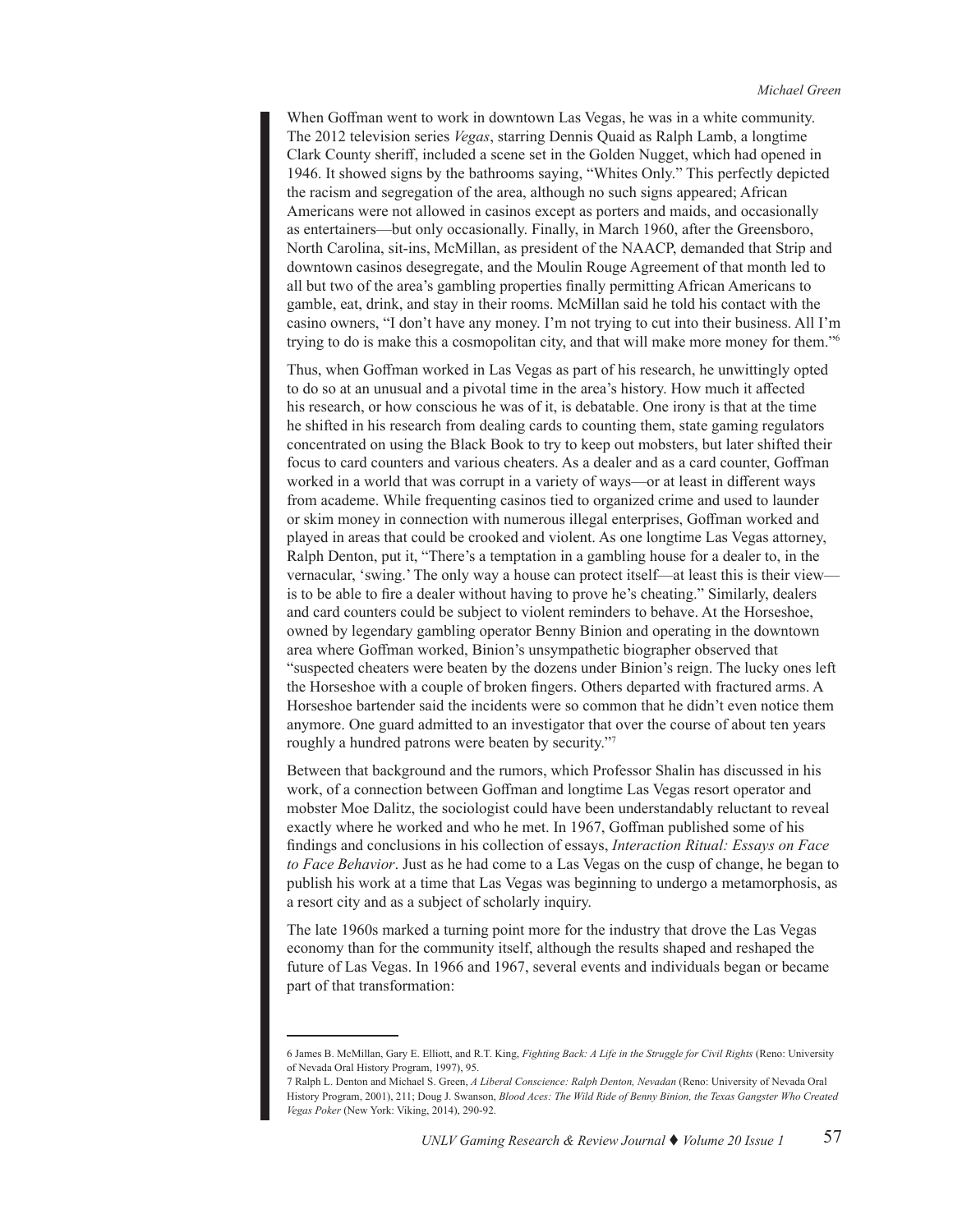—In August 1966, Jay Sarno and his partners opened Caesars Palace, the first truly themed Strip resort since the Last Frontier and the harbinger of the Strip's future of offering ersatz (or cleaner) versions of Venice, Lake Como, The Great Pyramids, and Medieval England, among other places. A significant percentage of the funding for Caesars Palace and Sarno's next property, Circus Circus, came from the Teamsters Central States Pension Fund, and organized crime would go on to play a role in these properties.<sup>8</sup>

—In November 1966, Nevadans defeated Sawyer's bid for a third term, electing Republican Paul Laxalt, who went on to be one of the fathers of the modern conservative movement, becoming widely known as Ronald Reagan's closest friend. During the campaign, Sawyer had attacked the FBI and J. Edgar Hoover for illegally wiretapping casino owners, prompting Hoover to oppose his reelection. Laxalt promised Hoover that he would clean up the industry, and the first step in that process was the passage of the Corporate Gaming Act, which eased the licensing for corporations. Laxalt hoped that Wall Street's involvement in the gaming industry would drive out the mob. He turned out to be wrong: the mob found ways around it, and other forces led to its departure.

—Also in November 1966, Howard Hughes arrived in North Las Vegas by train, and an ambulance transported him to the Desert Inn, operated by Dalitz, a longtime casino owner, land developer, and organized crime associate. The following April, Hughes bought the hotel from Dalitz and began a shopping spree that also eliminated mob ownership of the Frontier and Sands Hotels. In theory, Hughes cleared out the mob. In practice, the mob remained involved in some of his casinos and now had the freedom to skim and launder without the responsibilities of ownership and control, but Hughes did bring Nevada a new level of respectability that it had previously lacked.<sup>9</sup>

—In the summer of 1967, Si Redd moved to Reno to run Bally Distributing Company. The company later became International Game Technology. A onetime jukebox salesman, Redd understood the importance of exciting and fun games, and the need to let computer experts do what they needed to do. Redd began a revolution on the casino floor that reduced the number of table games and the size of the pits, and expanded the role, importance, and profitability of slot and video poker machines.<sup>10</sup>

—In 1967, with its previous owners in trouble for skimming linked to organized crime kingpin Meyer Lansky, the Flamingo became the first hotel owned by Kirk Kerkorian, who turned it into a more profitable and honest operation, shocking state officials by reporting considerably higher winnings and revenues than the hotel's mob-connected owners ever had. Kerkorian used the Flamingo to train his staff to open The International, the hotel he was building just off the Strip. Later, he sold the two properties to Hilton and built the original MGM Grand (now Bally's) and the current MGM Grand—three times opening what was then the largest hotel-casino in the world.

—In 1967, a young graduate of the University of Pennsylvania and his new wife moved to Las Vegas and obtained a small percentage of the Frontier, and profited when Hughes bought it. Soon, Steve Wynn became a favorite of Bank of Las Vegas leader Parry Thomas, who helped him acquire land that provided the basis for his acquisition of the downtown Golden Nugget.<sup>11</sup>

This combination of events did a great deal to trigger what happened fully two decades later: the boom that characterized Las Vegas from the opening of The Mirage in 1989 until the Great Recession struck in 2007. These developments in the late 1960s had the intended effect of changing how at least some of the outside world viewed Las Vegas.

<sup>8</sup> David G. Schwartz, *Grandissimo: The First Emperor of Las Vegas* (Las Vegas: Winchester Books, 2013). 9 Geoff Schumacher, *Howard Hughes: Power, Paranoia & Palace Intrigue* (Las Vegas: Stephens Press, 2008). 10 Jack Harpster, *King of the Slots: William "Si" Redd* (New York: Praeger, 2010).

<sup>11</sup> John L. Smith, *Running Scared: The Life and Treacherous Times of Las Vegas Casino King Steve Wynn* (New York: DaCap-Press, 2009); Jack Sheehan, *Quiet Kingmaker of Las Vegas: E. Parry Thomas* (Las Vegas: Stephens Press, 2009).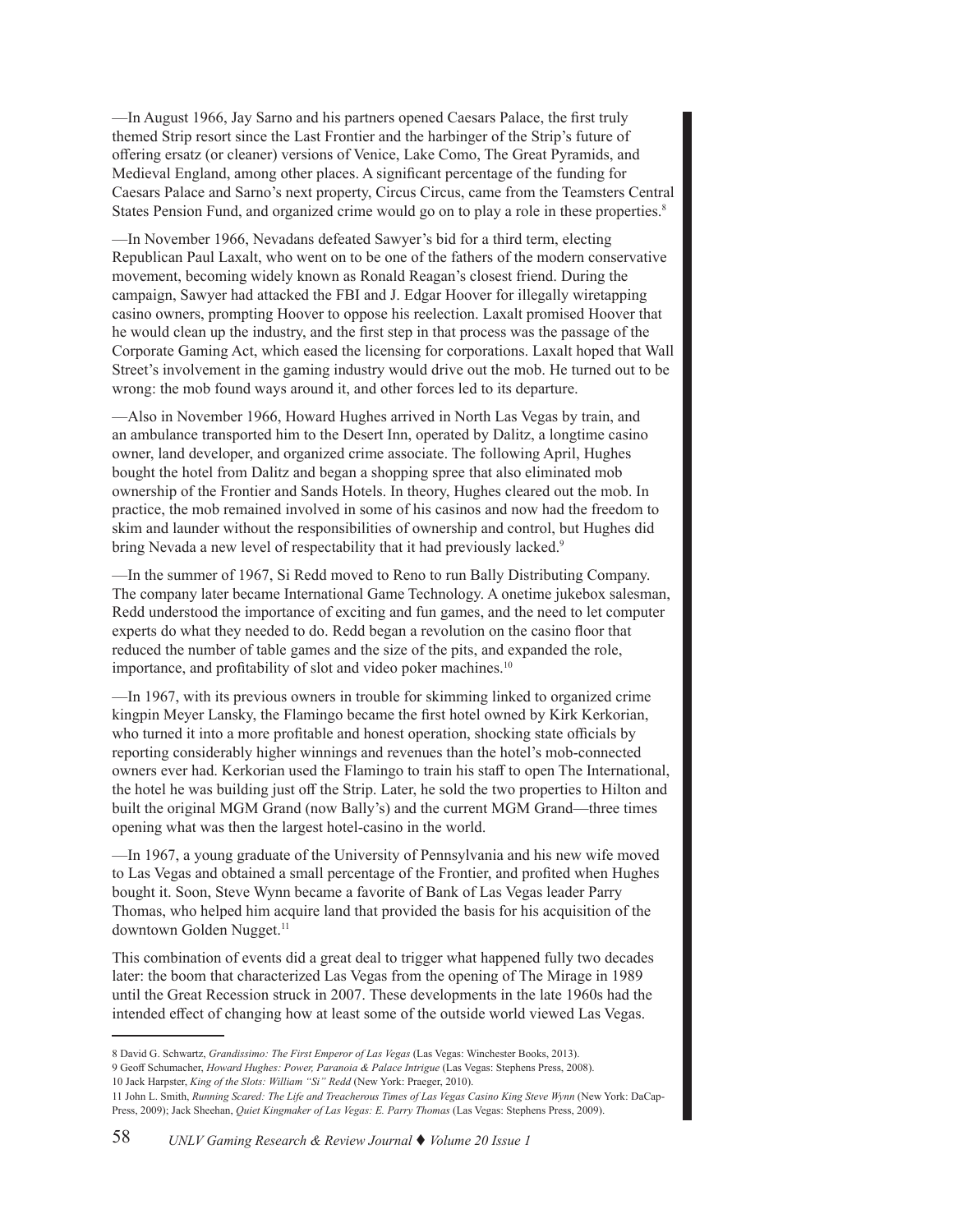They also had the unintended and unrelated effect of coming at approximately the same time as a change in how the scholarly world viewed Las Vegas. Goffman has received less attention than some others who studied the area in the same period, which reflects the failings of those of us who have written about it since.

At the time Goffman came to Las Vegas and subsequently wrote about it, he had little relevant literature on which to rely. The only two histories of Nevada that had treated Las Vegas seriously by the late 1950s and early 1960s were the Works Progress Administration's history of and guide to the state in 1940 and Richard Lillard's wise and impressionistic *Desert Challenge: An Interpretation of Nevada*, which had come out in 1942; by the time his study of Las Vegas appeared in 1967, James W. Hulse, a Nevada native and professor at the university in Reno, had just published *The Nevada Adventure*, a middle school-level textbook. As for studying Las Vegas, writing about the city tended to fall into two categories: casual looks at its resort culture, such as *Las Vegas: Playtown U.S.A.* in 1955 and *Las Vegas: City Without Clocks* in 1961, or muckraking attacks on the mobsters who controlled most of the major casinos, as in *The Green Felt Jungle* in 1963 and *Gamblers' Money* in 1965.12

But just as the image of Las Vegas began to change, at least subtly in some people's minds, in the late 1960s, the tide showed signs of turning in the same period. In 1964, Tom Wolfe, a pioneer of the creative "new journalism," published an essay in *Esquire*, "Las Vegas (What?) Las Vegas (Can't Hear You! Too Noisy) Las Vegas!!!" that appeared the next year in his collection, *The Kandy-Kolored Tangerine-Flake Streamline Baby*. As Wolfe wrote, "Long after Las Vegas' influence as a gambling heaven has gone, Las Vegas' forms and symbols will be influencing American life. That fantastic skyline! Las Vegas' neon sculpture, its fantastic fifteen-story-high display signs, parabolas, boomerangs, rhomboids, trapezoids, and all the rest of it, are already the staple design of the American landscape outside the oldest parts of the oldest cities. They are all over every suburb, every subdivision, every highway …."13

Reflecting this influence, architectural scholars Robert Venturi, Denise Scott Brown, and Steven Izenour published their seminal *Learning from Las Vegas* in 1972. Their subtitle—"The Forgotten Symbolism of Architectural Form"—suggested its examination of such issues as urban sprawl, the role of space and lighting, and commerce. Venturi, Scott Brown, and Izenour obviously influenced others in their field, but they also signaled that Las Vegas could be a worthy topic for serious study in ways that it had not been before.<sup>14</sup>

In the early 1970s came more steps toward scholarship on Las Vegas. The publication of Stanley Paher's *Las Vegas—As It Began, As It Grew* marked the first attempt to explain the area's early history in book form. It was more coffee-table than scholarly, but solidly researched, and focused on history and community rather than gaming. Perry Bruce Kaufman of the University of California, Santa Barbara, completed a dissertation on the history of Las Vegas from 1930 to 1960 that focused on civic boosterism; the combination of his dissertation and his research aided future scholars. In 1973, Russell Elliott, a longtime professor at the University of Nevada, Reno, and a child of the White Pine County copper boom, published the state's first full-length history textbook, although his focus on Las Vegas was limited at best. During the same era, Ralph Roske, hired at UNLV as a dean in 1967, returned to the classroom, taught extensively on

<sup>12</sup> Works Progress Administration, *Nevada: A Guide to the Silver State* (Portland: Binsfords & Mort, 1940); Richard G. Lillard, *Desert Challenge: An Interpretation of Nevada* (New York: Alfred A. Knopf, 1942); James W. Hulse, *The Nevada Adventure: A History* (Reno: University of Nevada Press, 1965); Ed Reid, *Las Vegas: City Without Clocks* (Englewood Cliffs: Prentice-Hall, 1961); Ed Reid and Ovid DeMaris, *The Green Felt Jungle* (New York: Trident Press, 1963); Wallace Turner, *Gamblers' Money: The New Force in American Life* (Boston: Houghton Mifflin, 1965).

<sup>13</sup> Tom Wolfe, *The Kandy-Kolored Tangerine-Flake Streamline Baby* (New York: Farrar, Straus, and Giroux, 1965). 14 Robert Venturi, Denise Scott Brown, and Steven Izenour, *Learning from Las Vegas: The Forgotten Symbolism of Architectural Form* (Cambridge: The MIT Press, 1972).